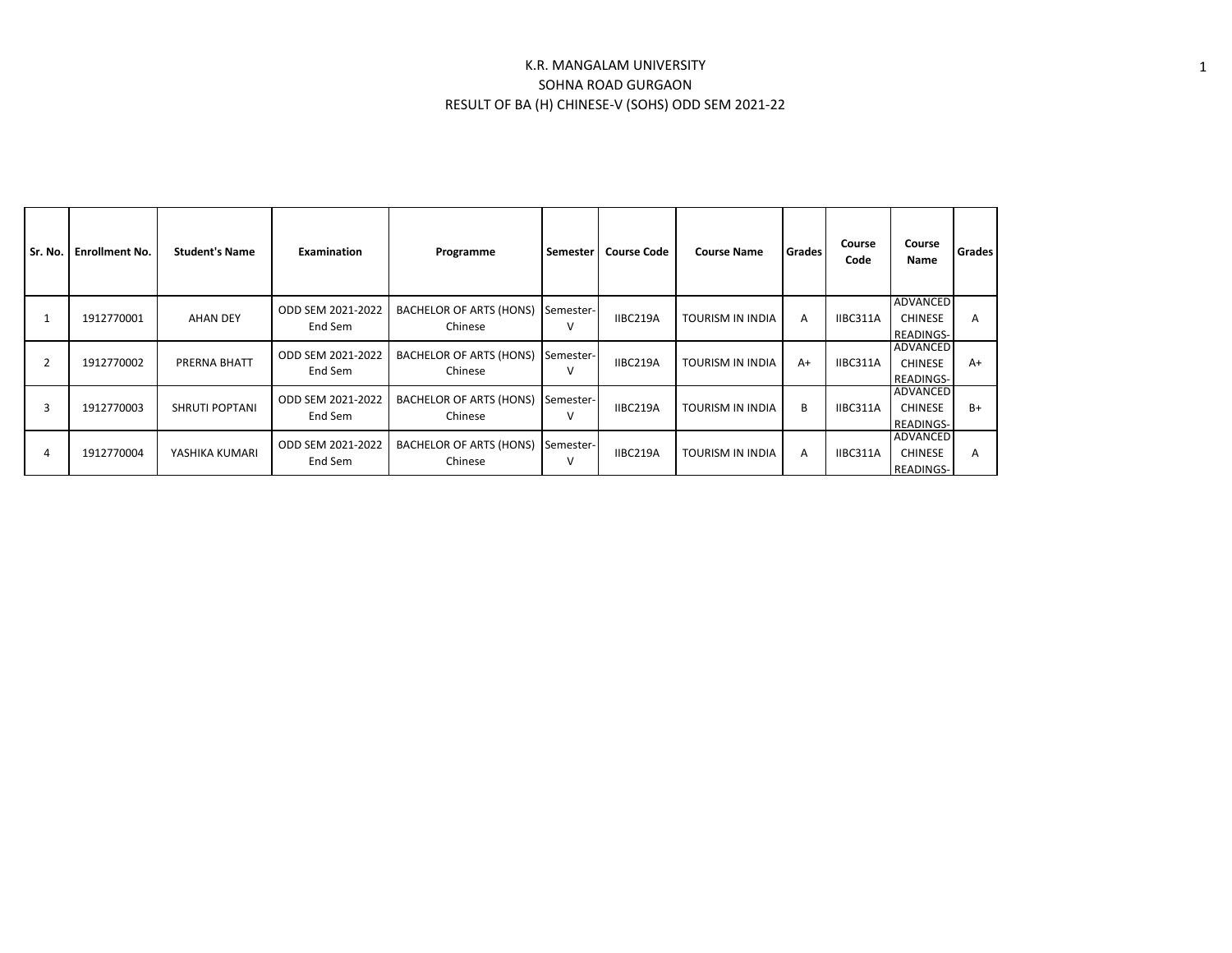## K.R. MANGALAM UNIVERSITY SOHNA ROAD GURGAON RESULT OF BA (H) CHINESE-V (SOHS) ODD SEM 2021-22

| Sr. No. I      | <b>Enrollment No.</b> | <b>Student's Name</b> | <b>Examination</b>             | Programme                                    | Semester  | <b>Course Code</b> | <b>Course Name</b>                          |      | <b>Grades   Course Code</b> | <b>Course Name</b> | <b>Grades</b> |
|----------------|-----------------------|-----------------------|--------------------------------|----------------------------------------------|-----------|--------------------|---------------------------------------------|------|-----------------------------|--------------------|---------------|
|                | 1912770001            | <b>AHAN DEY</b>       | ODD SEM 2021-2022<br>End Sem   | BACHELOR OF ARTS (HONS)<br>Chinese           | Semester- | IIBC313A           | <b>ADVANCED CHINESE</b><br><b>ORATION-I</b> | A    | IIBC315A                    | NEWSPAPER CHINESE  | $A+$          |
| $\overline{2}$ | 1912770002            | PRERNA BHATT          | ODD SEM 2021-2022  <br>End Sem | BACHELOR OF ARTS (HONS) Semester-<br>Chinese |           | IIBC313A           | <b>ADVANCED CHINESE</b><br><b>ORATION-I</b> | $A+$ | IIBC315A                    | NEWSPAPER CHINESE  | $A+$          |
| 3              | 1912770003            | <b>SHRUTI POPTANI</b> | ODD SEM 2021-2022<br>End Sem   | BACHELOR OF ARTS (HONS) Semester-<br>Chinese |           | IIBC313A           | <b>ADVANCED CHINESE</b><br><b>ORATION-I</b> | $B+$ | IIBC315A                    | NEWSPAPER CHINESE  |               |
|                | 1912770004            | YASHIKA KUMARI        | ODD SEM 2021-2022<br>End Sem   | <b>BACHELOR OF ARTS (HONS)</b><br>Chinese    | Semester- | IIBC313A           | <b>ADVANCED CHINESE</b><br><b>ORATION-I</b> | B+   | IIBC315A                    | NEWSPAPER CHINESE  | A             |